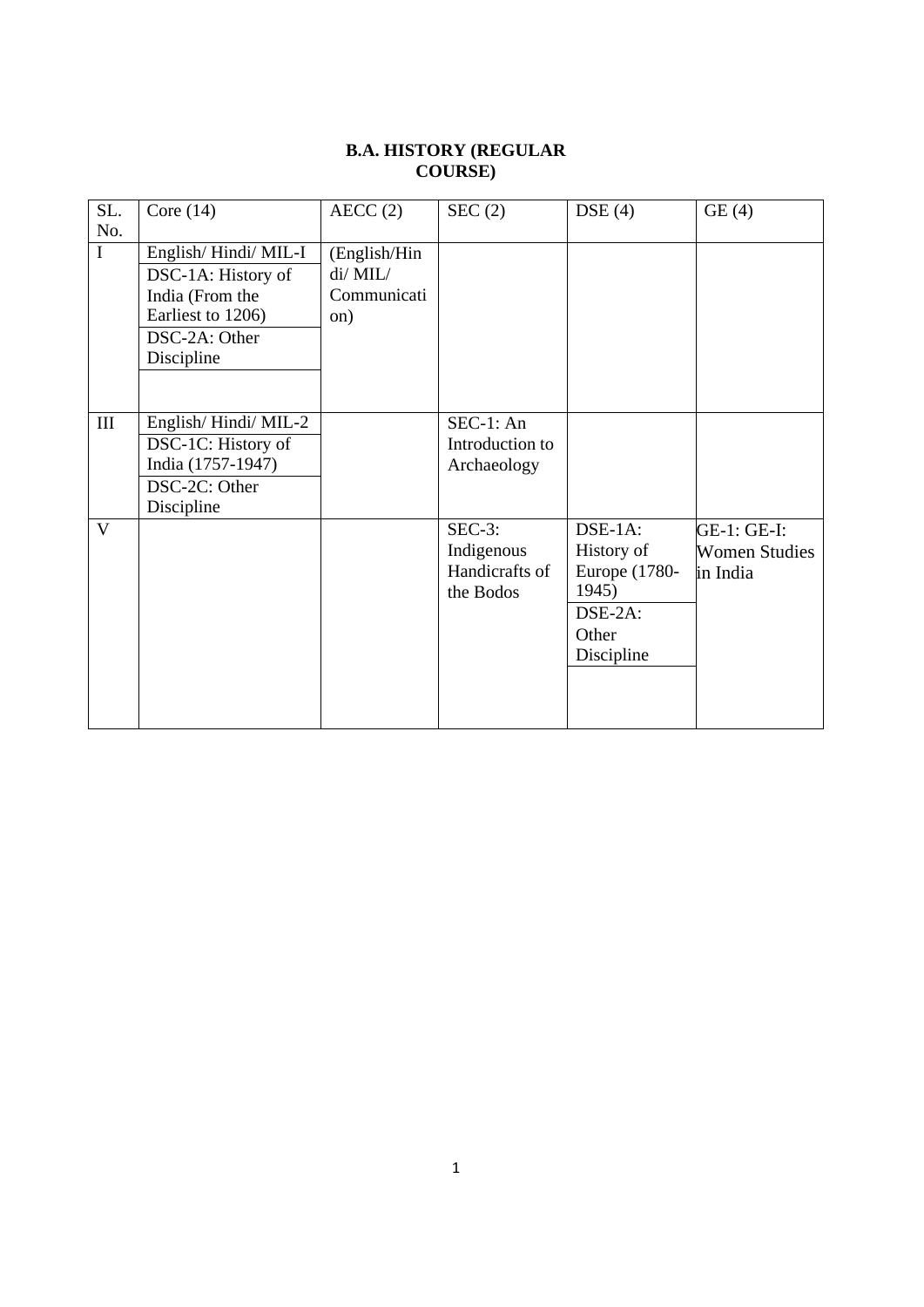#### **SEMESTER-I**

#### **DSC-1A: History of India (From the Earliest to 1206 A.D.)**

| <b>Units</b> | <b>Course Contents</b>                                                          | <b>Credit</b> |
|--------------|---------------------------------------------------------------------------------|---------------|
| Unit-I       | Sources of Ancient Indian History: Literary, Archaeological                     |               |
|              | Pre-History and Proto History: Paleolithic, Mesolithic and                      |               |
|              | Neolithic                                                                       |               |
| Unit -II     | Rig Vedic age and Post Vedic (Upto 6 <sup>th</sup> Century B.C): Mahajanapadas, |               |
|              | <b>Budhism and Jainism</b>                                                      |               |
| Unit-III     | Territorial States and Foreign invasions: Macedonian Invasion: Alexander's      |               |
|              | invasion                                                                        |               |
|              | The Mauryas and the Gupta                                                       |               |
| Unit-IV      | Post Gupta Period: Harsha, The Cholas, The Chalukyas,                           |               |

#### *Suggested Reading*:

- 1. Agrawal, D.P. *Archaeology of India*. New Delhi. 1984.
- 2. Allchin, B. & R. Allchin. *The Rise of Civilization in India and Pakistan*. New Delhi.1989.
- 3. Allchin, R. & B. Allchin. *Origins of a Civilization*. Delhi.1997.
- 4. Dhavalikar, M.K. Early farming cultures of central India. In D.P. Agrawal&D.K.
- 5. Chakrabarti, eds., *Essays in Indian Protohistory*, pp. 229-245. Delhi.1979.
- 6. Dhavalikar, M.K. *The First Farmers of the Deccan*. Pune.1988.
- 7. Fried, M.H. *The Evolution of Political Society*. New York.1967.
- 8. Habib, I. *Prehistory*. Delhi.2001.
- 9. Habib, I. *Indus Civilization*. Delhi. 2002.
- 10. Goyal, S.R., A History of Indian Buddhism, Meerut: KasumanjliPrakashan,1987.
- 11. Habib, Irfan, VivekanandJha, Mauryan India, Delhi: Tulika Books,2004.
- 12. Jha, D.N., Ancient Indian An Historical Outline, Delhi: Manohar (2nd
- 13. Rev. ed.),2005.
- 14. Pandey, V.C. and Pandey, A.C., New History of Ancient India, Jallandhar: A.B.C.,1999.
- 15. Ray Chaudhari, H.C. (re. ed.) by B.N. Mukherjee, Political History of Ancient India, Calcutta: Oxford University Press,1996.
- 16. Sastri, K.A. Nilakanta, A History of South India, 2nd ed., Oxford University Press,1958.
- 17. Sastri, K.A. Nilakanta, History of South India, from pre-historic times to the fall ofVijaynagar, (4th ed.), Delhi: Oxford University Press,1995.
- 18. Sharma, R.S., Aspects of Political Ideas and Institutions in Ancient India, Delhi: MotilalBanarasidas,1991.
- 19. Sharma,R.S.,India'sAncientPast,Delhi:OxfordUniversityPress,2005.
- 20. Sharma,R.S.,LookingfortheAryan,Hyderabad:OrientLongman,1995.
- 21. Thapar, Romila, Early India from the Origin to A.D. 1300, Penguin,2002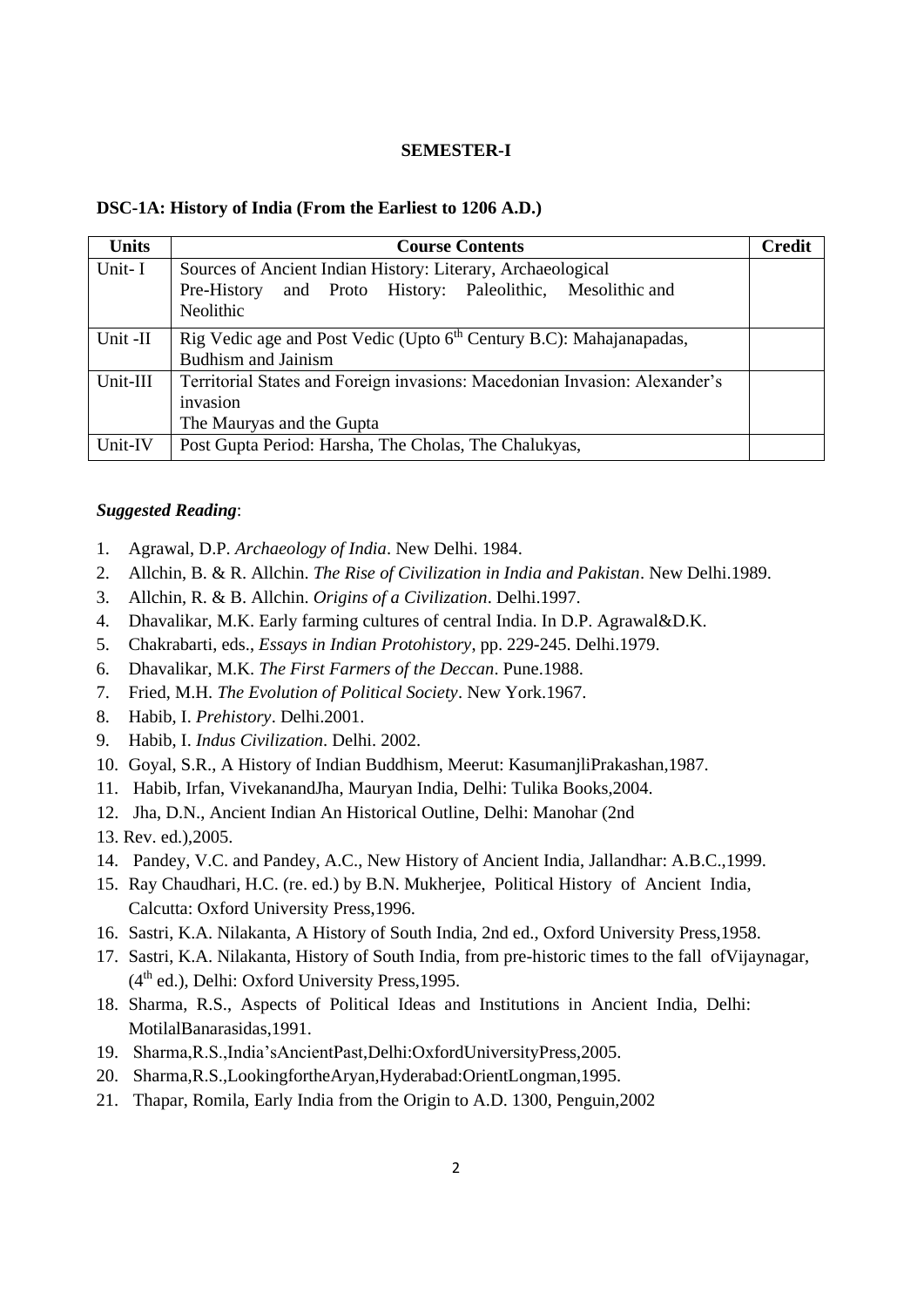#### **SEMESTER: III**

#### **DSC-1C: History of India (1757-1947 A.D.)**

| Units | <b>Course Contents</b>                                                                                                                                  | Credit |
|-------|---------------------------------------------------------------------------------------------------------------------------------------------------------|--------|
|       | Expansion and Consolidation of colonial Power:                                                                                                          |        |
|       | Mercantilism, foreign trade and early forms of exactions from Bengal.<br>(a)                                                                            |        |
|       | Dynamics of expansion, with special reference to Bengal, Mysore<br>(b)                                                                                  |        |
|       |                                                                                                                                                         |        |
| П     | Reaction to Colonial Rule: (i) Discontent and Disaffection during<br>(a)                                                                                |        |
|       | Company'sRule.(ii)Revoltof1857                                                                                                                          |        |
|       | Colonial Construction of India; (i) Administrative Structure-Central,<br>(b)                                                                            |        |
|       | <b>Provincial and District</b>                                                                                                                          |        |
|       |                                                                                                                                                         |        |
| Ш     | Early Stages of Emergence of Nationalism :                                                                                                              |        |
|       | a. Formation of Associations and Pressuregroups.                                                                                                        |        |
|       | b. b. Peasant and tribal revolts, rise of middleclass,                                                                                                  |        |
| IV    | Birth of The Indian national Congress – Early Programmes and objectives.<br>a.                                                                          |        |
|       | Rise of the Extremism in the Indian National Congress, Programmes and<br>$b_{1}$<br>objectives of moderate and extremist functions, partition of Bengal |        |

### **Reading List:**

- 1. A.R. Desai.Social Background of IndianNationalism
- 2. Bipan Chandra, Rise and Growth of Economic Nationalism inIndia.
- 3. BipanChandra.India's Struggle forIndependence
- 4. Lucy Sutherland: The East India Company in the Eighteenth CenturyPolitics.
- 5. P.E. Roberts: History of British India,London.1970.
- 6. P.J. Marshall: Problems of Empire: Great Britain and India,London,1963.
- 7. Percival Spear: History of IndiaVol.II
- 8. R.C. Majumdar.History of Freedom Movement in India-
- 9. R.C. Majumder: British paramountcy and IndianRenaissance.
- 10. S. Gopal: British Policy in India, 1858-1905, Madras,1975.
- 11. S.P Nanda, History of Modern India, Dominant publisher and Distributor, New Delhi2003.
- 12. SekharBondpadhay, From Plassey to partition: A History of Modern India, Orient Blackswan New Delhi2009.
- 13. SumitSarkar Modern India-.
- 14. Tara Chand: History of the Freedom Movement in IndiaVol.II.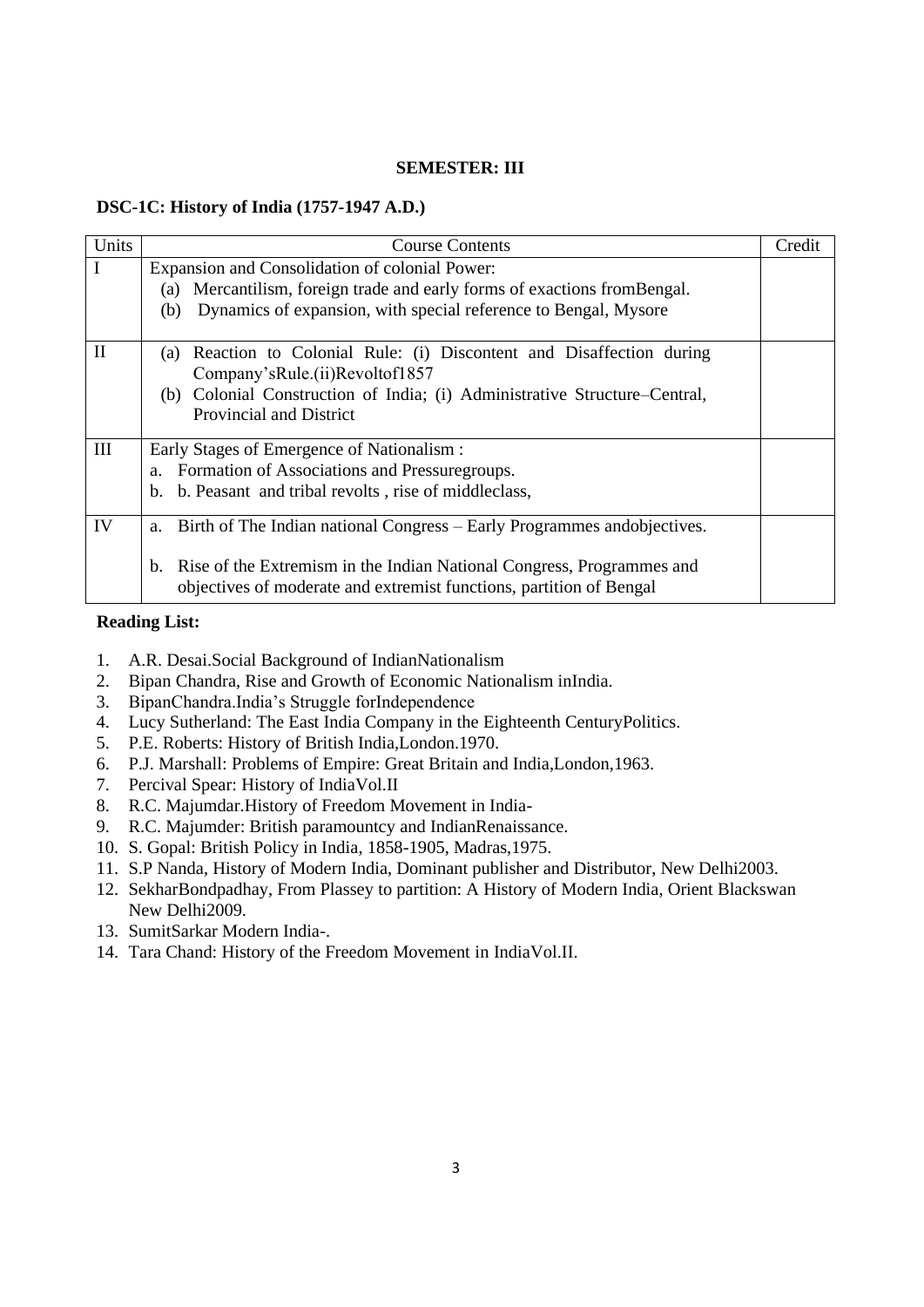## **SEC-1: An Introduction to Archaeology**

| Units | <b>Course Contents</b>                | Credit |
|-------|---------------------------------------|--------|
|       | Definition & Components and Scope     |        |
|       | <b>Historiographical Trends</b>       |        |
| III   | Research Methodologies, Definition of |        |
|       | Historical Sites & Explorations       |        |
|       | Field Work & Tools of research        |        |

### **Reading List:**

- 1. John.A. Bintliff, A Companion toArchaeology
- 2. D.R. Chakrabarti, A History of Indian Archaeology: From the Beginning to 1947,New Delhi, Manohar,1988
- 3. M. Hall & WS.W. Silliman, Historical Archaeology, USA, Blackwell,2006
- 4. Mathew Johnson, Archaeological Theory: An Introduction, Blackwell Publishing,New Edition,2010, Published Works

## **SEMESTER-V**

### **SEC-3: Indigenous Handicrafts of the Bodos**

| Units | <b>Course Contents</b>               | Credit |
|-------|--------------------------------------|--------|
|       | Understanding handicrafts.           |        |
|       | Indigenous Handicrafts of the Bodos: |        |
|       | (a) Weaving                          |        |
|       | (b) Tools                            |        |
|       | (c) Spinning                         |        |
|       | (d) Bamboo technology                |        |
| Ш     | Employment generation                |        |
| IV    | Practical training                   |        |

# **Reading List:**

- 1. Bhuyan, Paresh, Folk Art & Culture of Bodo-Kachari and Rabha Tribes of Assam, Guwahati, 2015.
- 2. Choudhury, Pratab Chandra, The History of Civilization of the people of Assam to the twelfth century .A.D, Spectrum Publication, Guwahati, 1<sup>st</sup> Ed.1959.
- 3. Endle, Rev. Sidney, The Kacharis, Guwahati,2007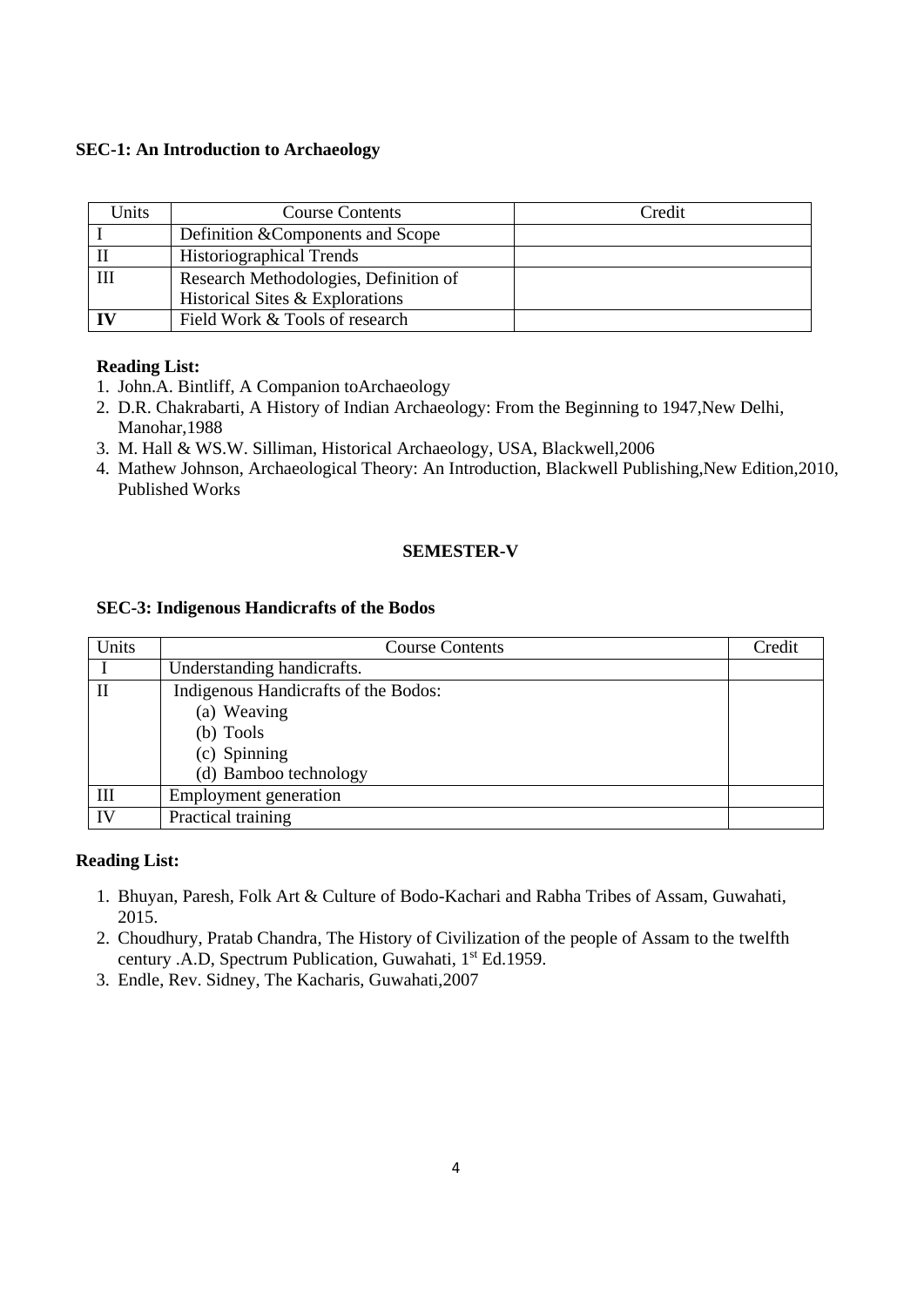## **DSE-1A: History of Modern Europe (1780-1945)**

| Units        | <b>Course Content</b>                                           | Credit |  |
|--------------|-----------------------------------------------------------------|--------|--|
|              | The French Revolution and Europe:                               |        |  |
|              | a. Ancient Regime                                               |        |  |
|              | Different Phases of the French Revolution 1789 –99<br>h.        |        |  |
|              | c. Napoleonic Empire                                            |        |  |
| $\mathbf{H}$ | Restoration and Revolution: c. 1815 - 1848:                     |        |  |
|              | a. Conservatism & restoration of old hierarchies                |        |  |
|              | b. July Revolution and February Revolution                      |        |  |
| Ш            | Socio-Economic Transformation and Growth of Nationalism and the |        |  |
|              | Remaking of States in the 19th and 20th Centuries               |        |  |
|              | a. Industrial Revolution and Europe                             |        |  |
|              | b. Unification of Italy and Germany                             |        |  |
| IV           | Between two World Wars:                                         |        |  |
|              | a. The First World War and its aftermath                        |        |  |
|              | b. Origins of the Second World War and its aftermath            |        |  |
|              |                                                                 |        |  |
|              |                                                                 |        |  |

## **Reading List**

- 1. E.H. Carr, International Relations Between the Two World Wars1919-1939.
- 2. S.N. Dhar, International Relations and World Politics since1919.
- 3. S.B. Fay, The Origins of the World War
- 4. W.C. Langsam, The World Since1919.
- 5. F. Lee Bennes , Europe Since 1914 and its World Setting.
- 6. A.C. Roy, International Relations since1919.
- 7. G.M. Garthorne Hardy, A Short History of International Affairs 1920-39.
- 8. R.J. Sontag, European Diplomatic History 1871-1932.

# **GE-I: Women Studies in India**

| Unit | Contents                                                      | Lectures | Credit |
|------|---------------------------------------------------------------|----------|--------|
|      | Concepts of Gender                                            |          |        |
|      | Definition of gender, difference between sex and gender       |          |        |
|      | Patriarchy, Matriarchy, Patriliny, Matriliny, Third Gender,   |          |        |
|      | etc.                                                          |          |        |
|      | Women and Society in India                                    |          |        |
|      | Social construction of gender and gender roles-Socialisation- |          |        |
|      | institutions of socialization.                                |          |        |
|      | Women's issues, feminization of poverty, violence against     |          |        |
|      | women.                                                        |          |        |